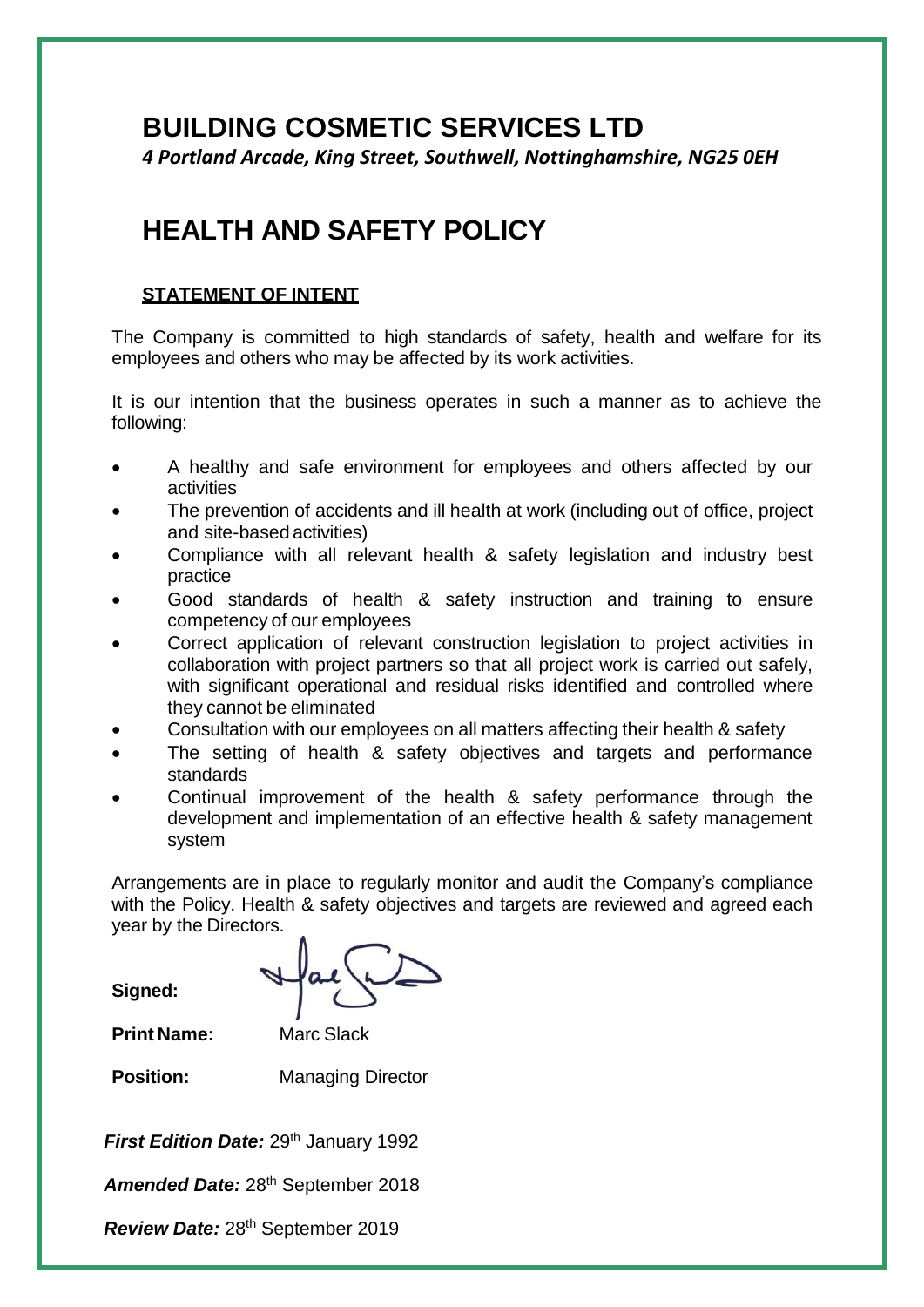#### Building Cosmetic Services Ltd. Health and Safety Policy

#### **REMEMBER**

**Anyone found working to their own, or other persons detriment, in disregard to this Policy or other procedure, could be held personally responsible in law and may be subject to disciplinary proceedings which may lead to their dismissal.**

# **Responsibilities**

We have responsibilities under health and safety legislationtowards:

- ➢ Employees
- $\triangleright$  Customers, visitors and the local community
- $\triangleright$  Members of the public

Our obligations can only be met by ensuring that all employees fully discharge their responsibilities.

#### **Every employee must:**

- $\triangleright$  Take reasonable care for the health & safety of themselves and others who may be affected by their acts or omissions at work
- $\triangleright$  Familiarise themselves with the contents of this policy
- ➢ Co-operate with regard to agreed health and safety arrangements and procedures, be proactive in assessing the Company's day to day health and safety performance and put forward suggestions for improvements where appropriate
- ➢ Not interfere with, or misuse, anything provided in the interest of health, safety and welfare
- ➢ Report all safety hazards, defects, accidents and near misses, however minor, to the Site Supervisor
- $\triangleright$  Assist the Nominated Person in his day to day management of health and safety
- $\triangleright$  Keep personal tools and equipment in good condition
- ➢ Maintain work equipment (including all equipment provided in the interests of health and safety) in a suitable and safe condition and ensure it is used in accordance with the manufacturer's recommendations
- $\triangleright$  Ensure all equipment is stored correctly when not in use
- $\triangleright$  Maintain a tidy work area at all times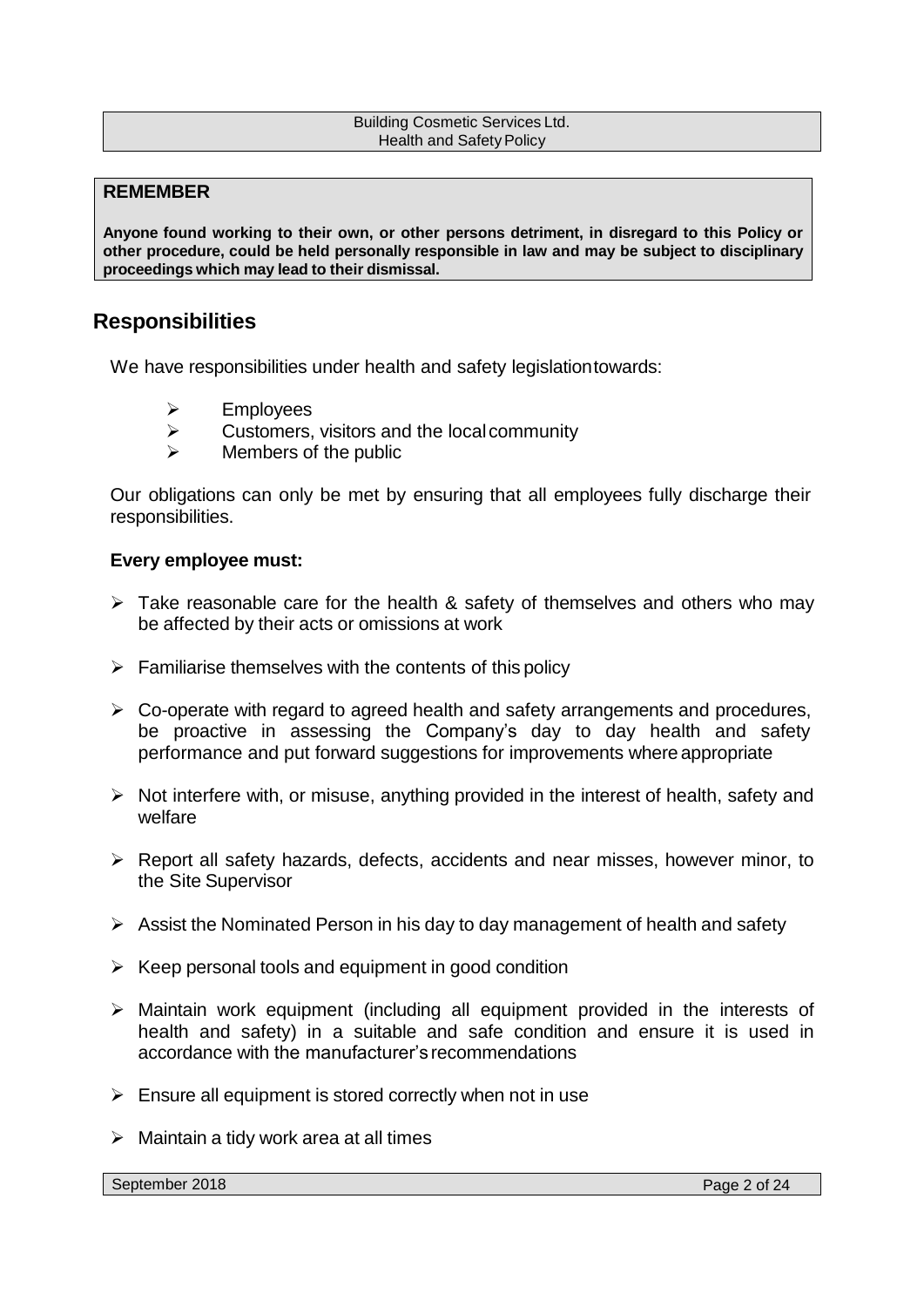#### Building Cosmetic Services Ltd. Health and Safety Policy

- $\triangleright$  Suggest ways in which safety and health can be maintained or improved
- ➢ Inform their Supervisor of any medication that they may be taking which could possibly affect their ability to work in a safe manner or react with any treatment they may receive in the event of anaccident.

-1-

# **Board of Directors**

The Directors of Building Cosmetic Services Ltd are responsiblefor:

- $\triangleright$  Supporting the MD in the development & implementation of an effective health & safety strategy
- $\triangleright$  Assisting in regular reviews of the health & safety strategy
- $\triangleright$  Ensuring that there is an effective health & safety Policy and that it is reviewed regularly to ensure that it remains suitable for the needs of the business
- ➢ Determining health & safety objectives and assigning clear responsibilitiesto ensure that they are met
- ➢ Allocating resources to implement the Policy, achieving the objectives, avoiding personal injury and/or property damage as far as is reasonably practicable through a structured risk management program.
- ➢ Assisting in the establishment of a system of monitoring & performance measurement that ensures effective implementation and operation of the health & safety policy and strategy.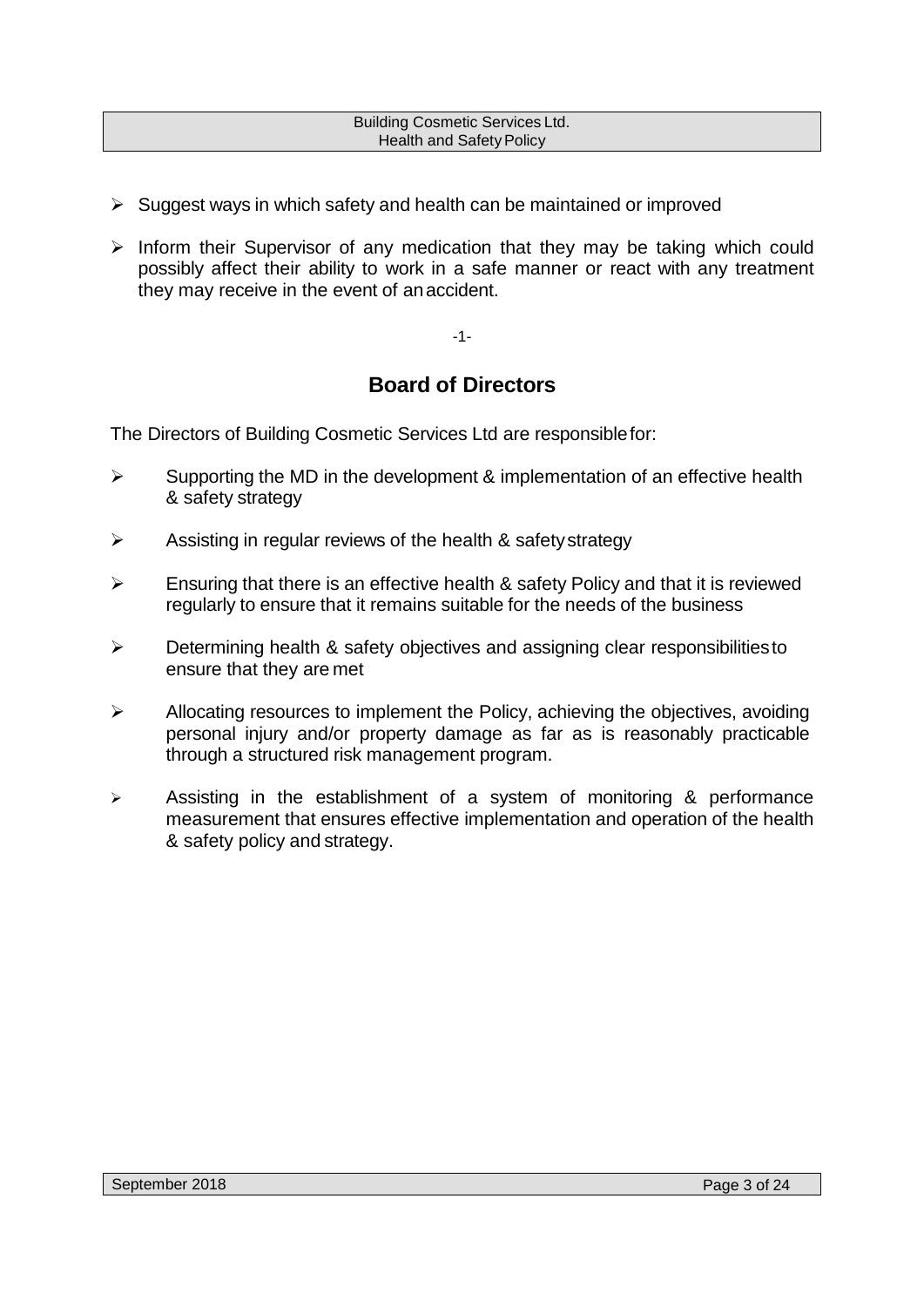| <b>Building Cosmetic Services Ltd.</b> |
|----------------------------------------|
|                                        |
| <b>Health and Safety Policy</b>        |
|                                        |

#### $-2 -$

# **Director Responsibilities - Managing Director**

#### **Mr. M Slack**

On behalf of the Board of Directors, the Managing Director is responsible for ensuring that the Policy enables the Company to fulfil its legal duties and to manage its activities so that satisfactory standards of health and safety are achieved and improved wherever possible.

He will periodically inspect conditions and review the health/safety performance to ensure that the policy is adequately resourced, effective in its implementation and is revised as required to meet changing legal responsibilities.

He will audit the Policy and associated procedures annually. This audit will be delegated and is aimed ensuring compliance with minimum legislative standards and industry best practice.

It is his specific task to:

- $\triangleright$  Set health and safety objectives
- ➢ Allocate sufficient resources to manage health & safety on a day to day basis
- $\triangleright$  Monitor the health & safety performance
- ➢ Audit, review and up-date this Policy annually, when major changes occur, or when new plant/equipment/work activities are introduced
- $\triangleright$  Ensure that the purchase and design of plant, work equipment, storage facilities and materials are to an acceptable standard
- ➢ Demonstrate personal commitment to the Policy in daily contacts with employees and customers.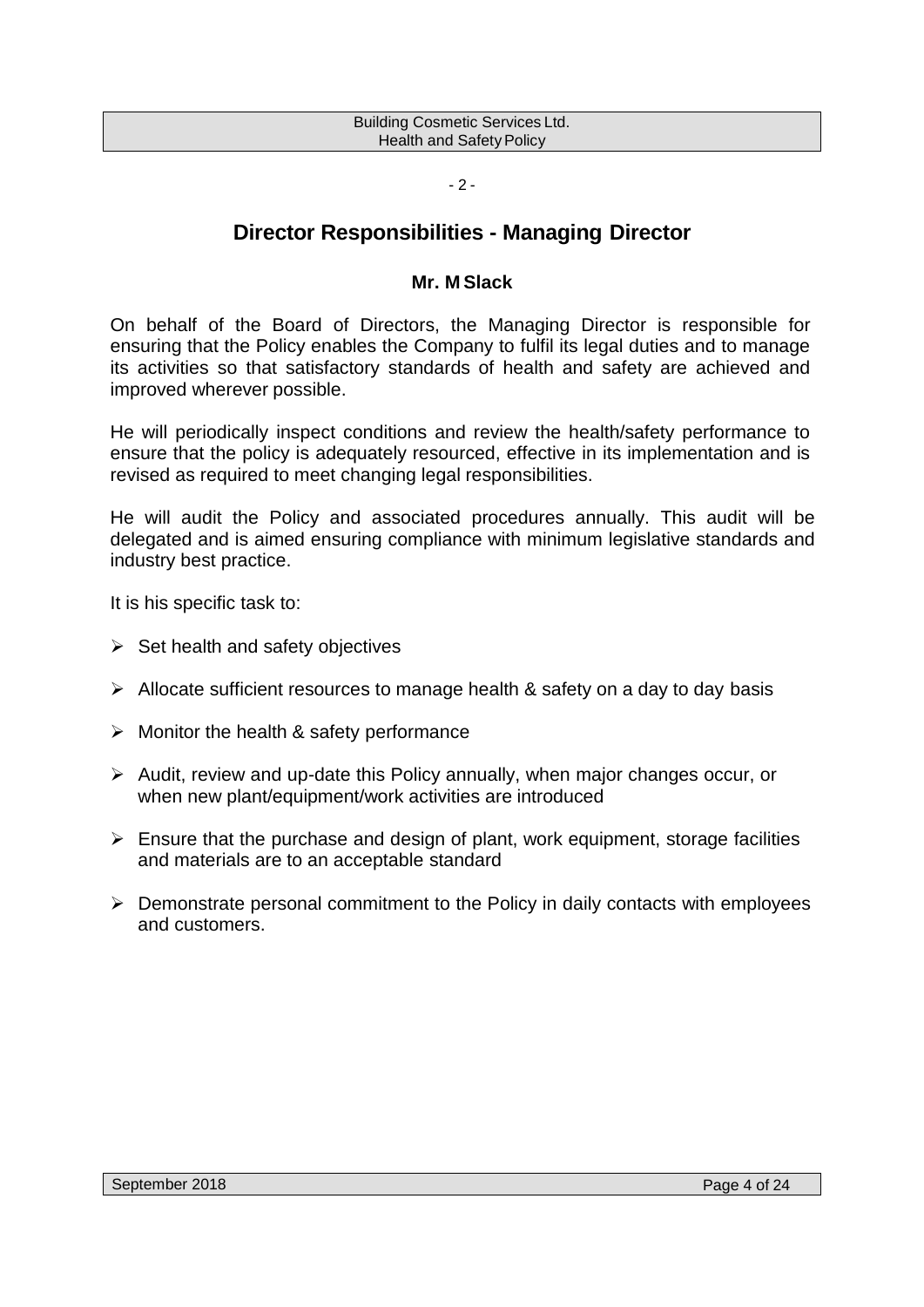| <b>Building Cosmetic Services Ltd.</b> |  |
|----------------------------------------|--|
| Health and Safety Policy               |  |

- 3 -

# **Nominated Person**

#### **Mr. M Espin – Operations Manager**

**Key objective**: To ensure that a health and safety management system is in place and operating effectively across the Company's operations in compliance with legislation and industry best practice.

He will ensure that employees are aware of their individual responsibilities and have an understanding of health and safety management, commensurate with their duties and the risks encountered in their day to day work.

It is also his specific task to ensure that:

- $\overline{\phantom{a} }$  All employees receive sufficient training, instruction and information to carry out their work safely
- $\ddot$  An effective and positive channel of communication exists between employees and the Nominated Person
- $\overline{\phantom{a} \bullet}$  Periodic tests, inspections, and maintenance of work equipment are carried out as required; any defective equipment is promptly isolated
- $\frac{1}{2}$  "walk round" safety inspections are carried out regularly and recorded
- $\ddot{+}$  Suitable personal protective equipment and clothing is issued where necessary and that employees understand the need for it and use it as instructed
- $\downarrow$  All hazards to safety or health are eliminated where possible, risk is minimised as far as is reasonably practicable and safe systems of work in place; that persons at risk are advised of any precautions to be taken and that records of inspections are kept and remedial action to comply with legislation is taken as required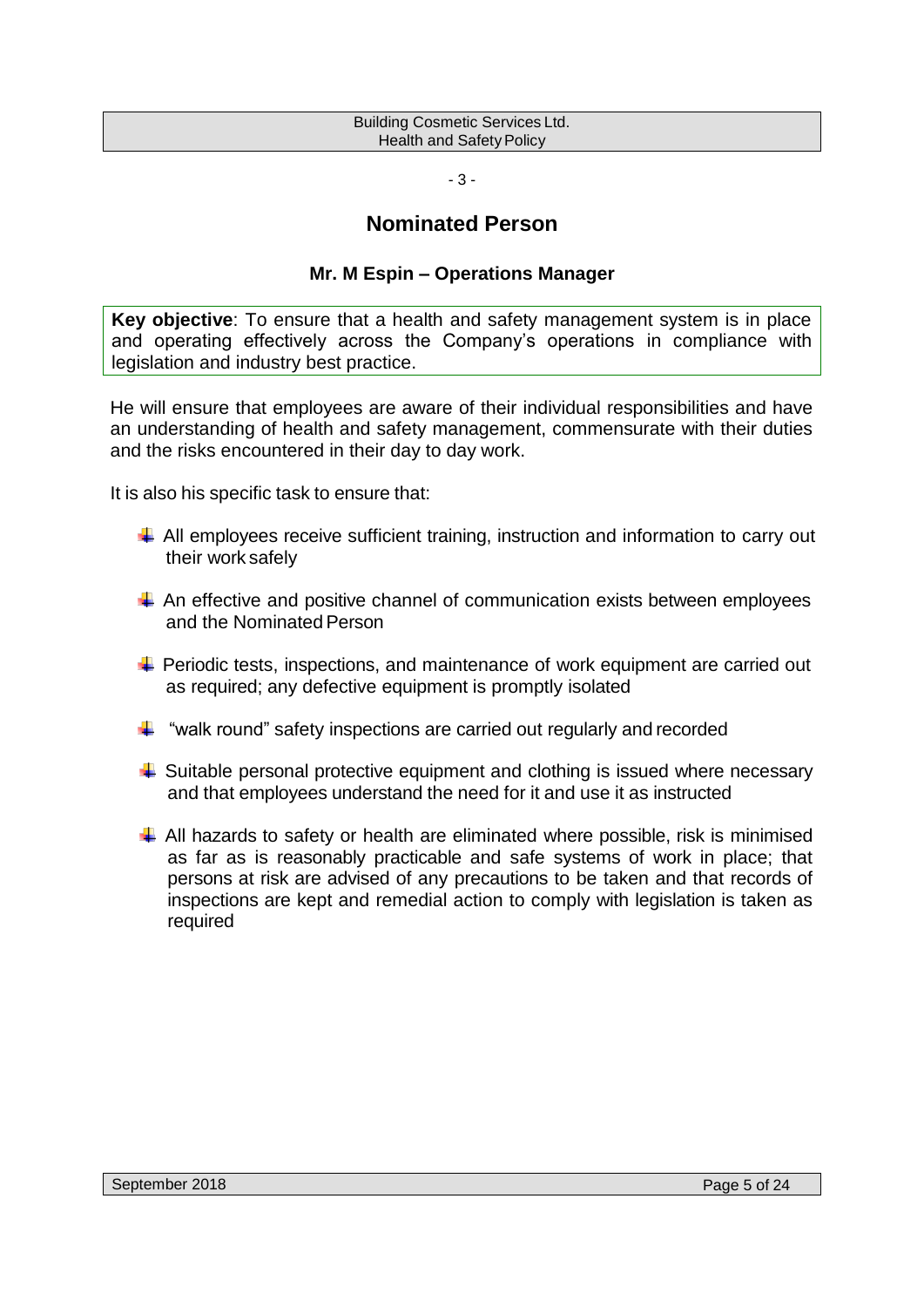#### Building Cosmetic Services Ltd. Health and Safety Policy

# **Systems and Procedures**

We recognise the importance of health, safety and welfare, and will adopt a systematic approach towards ensuring that a healthy and safe environment is provided and maintained for all employees and others who may be affected by our work activities.

It is therefore our ultimate aim that in conducting our activities, account must be taken by all parties of the needto:

- $\ddot{\phantom{1}}$  Take a proactive rather than reactive approach to managing health and safety responsibilities
- $\div$  Formulate and maintain safe working systems
- $\ddot$  Take all necessary steps to establish the causes of accidents and risks to health, which may occur, and to ensure that reasonable measures are taken to prevent recurrence
- **Ensure that no process or item of work equipment is introduced unless it** complies (where required) with statutory testing or examination requirements; also to ensure that, so far as is reasonably practicable, the health and safety of employees etc. will not be affected
- $\ddot$  Ensure that all legal requirements relating to our activities are fully complied with, and progressively improve upon the levels of health and safety performance

The guidance contained in the HSE **publication "Consulting employees on Health and Safety" INDG232** will be followed. This is achieved through regular meetings, discussion on safety precautions and method statements and one to one meetings as part of our training needs analysis initiative. We also operate an "open door" policy where any employee or contractor can raise an issue of concern directly with the Nominated Person or the MD.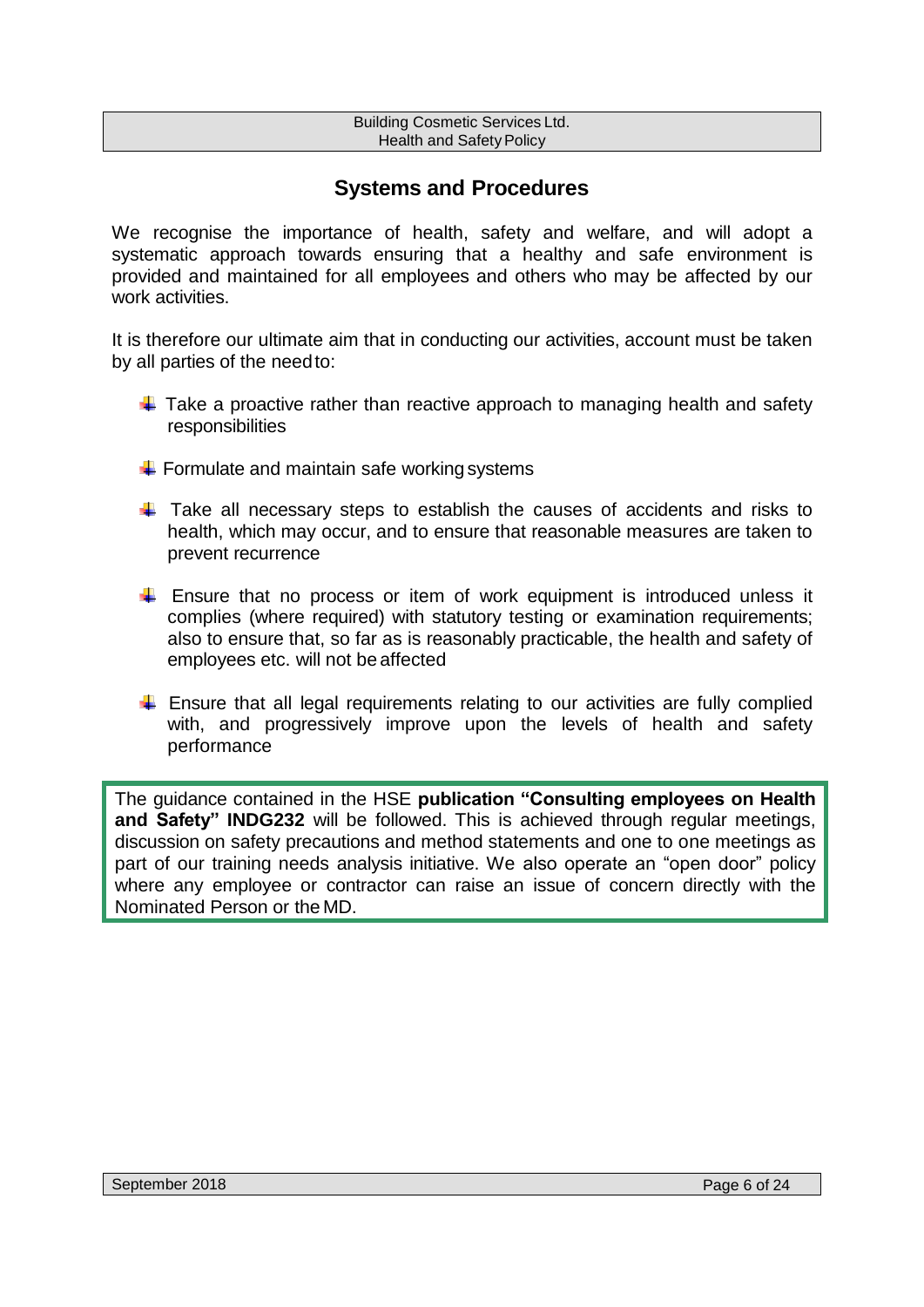# 2. **Arrangements for Implementing Policy**

# 2.1 **Fire**

Fire procedures for working on sites will be prepared and precautions installed, as part of the fire risk assessment and in conjunction with the person in day to day control of the site. Details of these will be briefed to employees. All potential hazards will be identified in the site risk assessment and steps taken to adequately manage risk where a hazard may be identified. Where the Company acts as the **Principal Contractor** (under The Construction Design & Management Regulations 2015) for a project and that project has a high fire risk to be controlled, then a fire safety plan will be produced. This will form part of the risk management plan for the site.

As a **Contracto**r, the Firm will liaise with the Principal Contractor to ensure compliance with CDM Regulations 38 to 41.

Fire extinguishers will be provided if necessary. Workplaces should be left clean and tidy and free of loose flammable material. Where an extinguisher has been used or tampered with, the Nominated Person should be informed, in order that it can be replaced or recharged without delay.

### 2.2 **Risk Assessment/Method Statements**

As required by The Management of Health & Safety Regulations 1999, all significant hazards will be identified, and the associated risks assessed. Significant risks will be recorded. Simple, effective control measures will be agreed, with the involvement of the employees affected. Safe systems of work will be produced, and implemented in respect of all work activities where a significant risk hasbeen identified.

Activities where risk assessment will be carried out and will include:

- $\ddot{+}$  Scaffold erection, dismantling, storage and handling
- **↓Working at Height**
- $\downarrow$  Use of work/access equipment and hand/power tools
- $\ddotplus$  Manual handling
- $\bigstar$  Personal protective equipment
- $\ddot{+}$  Specific site hazards e.g. overhead and underground services, difficult access, weather conditions, pedestrian and vehicle traffic
- **Loading/unloading vehicles**
- $\triangleq$  Storage of tools and materials
- $\triangleq$  Site and removal/delivery transport
- $\downarrow$  Vehicle/pedestrian segregation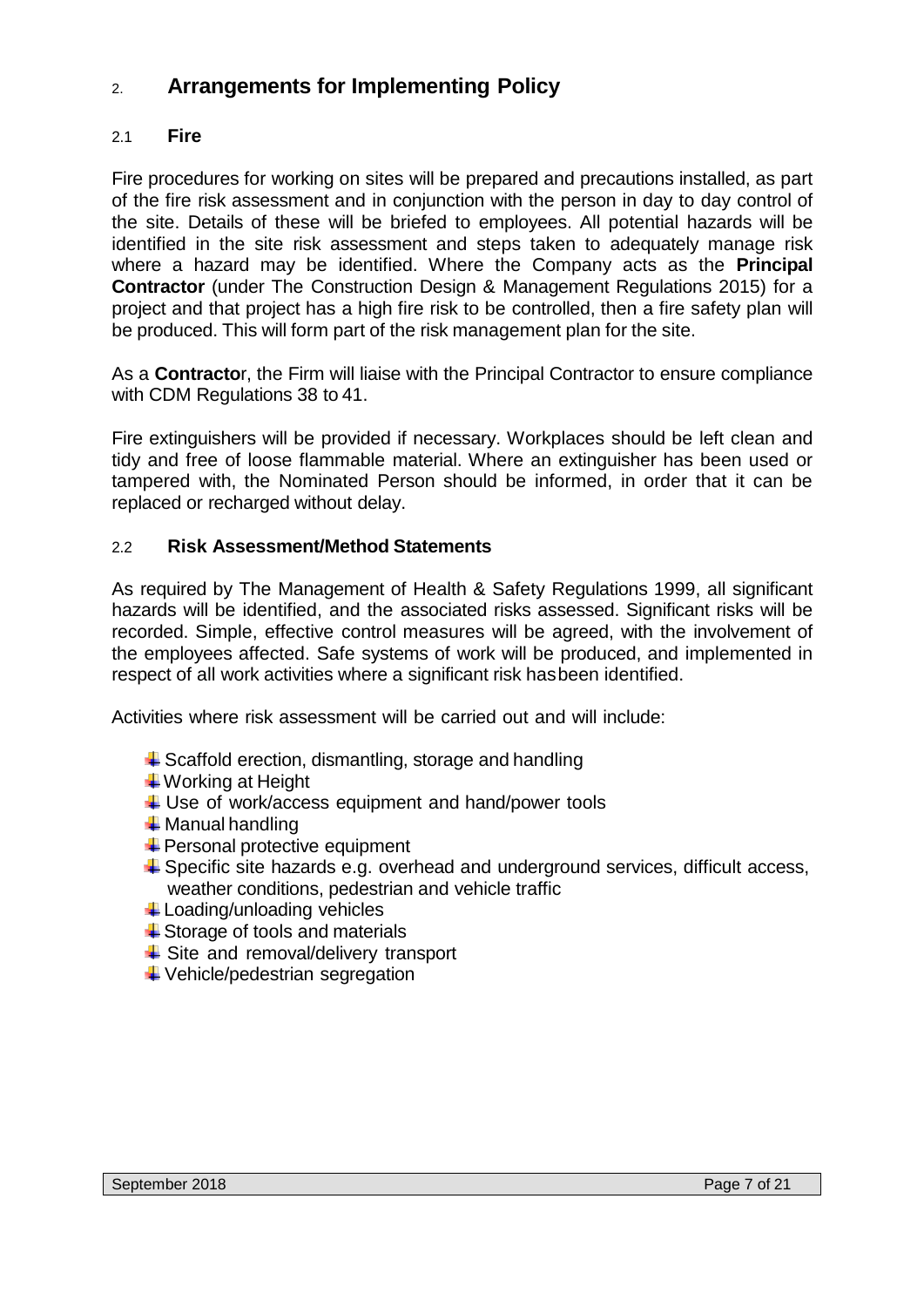**Method Statements** will be produced where the residual risk requires work activities to be carried out in a particular sequence to ensure safety. They will be produced selectively where a project may prove significantly hazardous. A safe system of work, issue of suitable personal protective equipment and employee training are included in the risk control measures.

A key requirement will be to satisfy the requirements of the **Provision and Use of Work Equipment Regulations 1998**. This will beachieved through completion of Risk Assessments, employee training/assessment of individual competence and consultation, and the drafting of procedures to cover safe systems of work. Small **power and hand tools** will be subject to regular, visual "safe condition" inspection. Users of such equipment should inspect tools before each use; tools and equipment that are available for general use will be inspected periodically.

It is our Policy that all employees will wear suitable **personal protective equipment (PPE)** at all times whilst on site. The company is responsible for implementing suitable control measures on a day to day basis, and for ensuring that all equipment is suitable for its intended purpose, is in good condition and operated safely, within agreed procedures.

# **NOTE**

The following sub-sections contain details of the Company's standard or generic **control measures** for dealing with hazards that are most commonly found on a day to day basis. The erection manager will follow and enforce these procedures unless there is a site-specific assessment detailing and enforcing more stringent control measures.

A risk assessment and method statement will be produced for use of **access equipment** and all work at height. An emphasis will be placed on employee training and assessment of individual competence. A safe system of work will be followed for each task.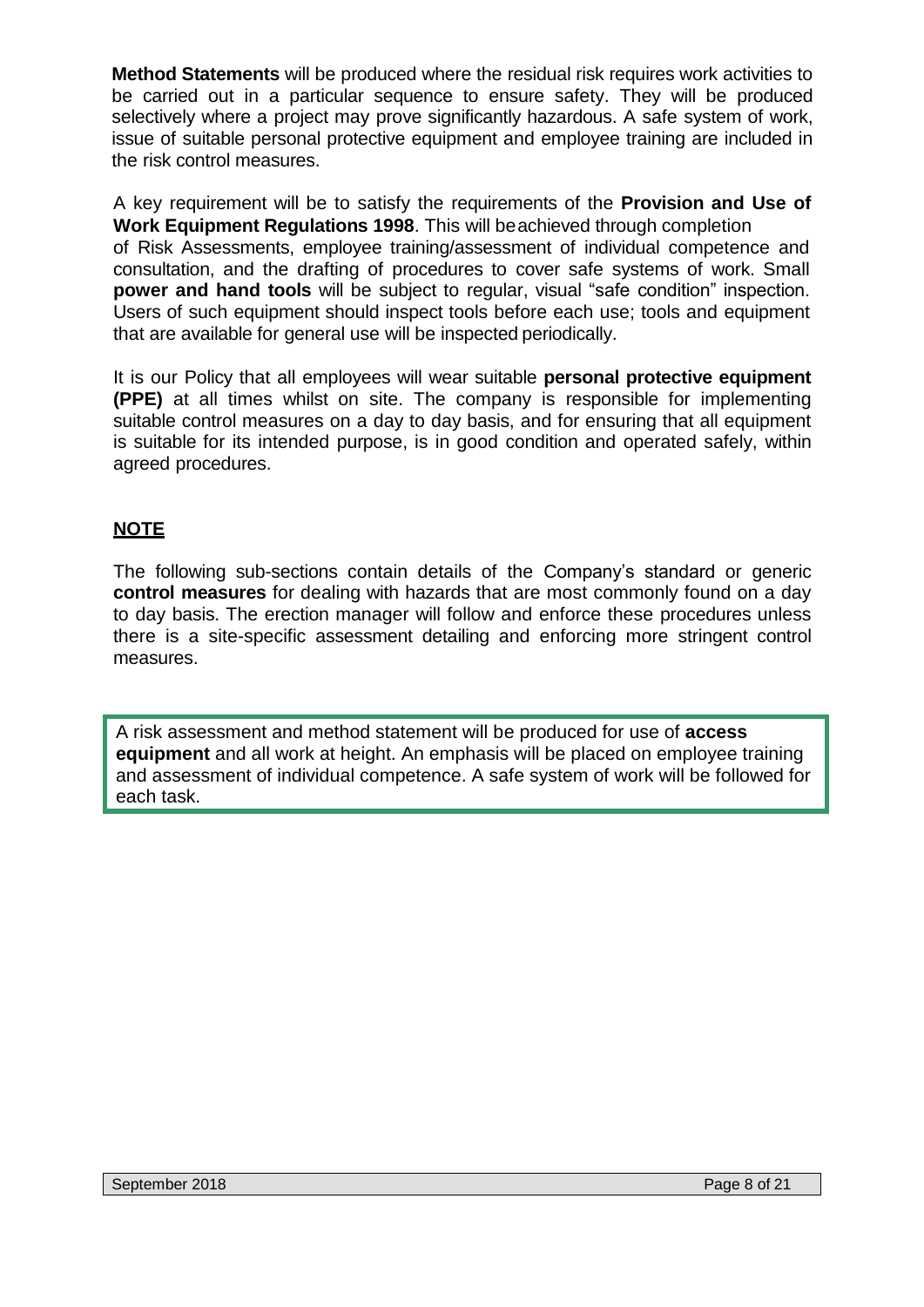# **Access – Ladders**

Ladders should only be used as a means of access; the ladder should be placed on firm, level stable ground and secured to prevent slipping or falling. Ladders must not be used as a working platform unless it is reasonable to do so, taking into account the nature of the work being carried out and its duration together with the risks to the safety of any person arising from the use of the ladder.

Ladders should be:

- a) suitable and of sufficient strength for the intended purpose
- b) erected in such a way that they do not become displaced and (where the length is more than 3 metres) they must be secured to prevent falling or slipping

If used as a means of access, there must be suitable handholds to provide a safe stepping off point. If the ladder run is greater than 9 metres, there should be an intermediate landing area or rest platform (where practicable)

# **Access - General Scaffolds**

Scaffolds should be erected, altered and dismantled only by trained and competent persons. Employees must work in accordance with the National Access and Scaffolding Confederation Publication "Preventing Falls in Scaffolding and Falsework" (SG4U) and

the Health & Safety Executive publication. Scaffolds must be inspected before use and 7 days thereafter, or if the structure has been exposed to severe weather conditions. A trained and competent person must undertake the inspection.



# **Access – Mobile Towers**

Mobile towers should only be erected or altered by trained and competent persons. The erection of a tower must be in accordance with the manufacturer's design instructions. The configuration of bracing and ledgers varies according to the supplier or manufacturer. It is therefore essential to have a copy of the erection manual or instructions. Manufacturer's instructions may be found fixed to the tower.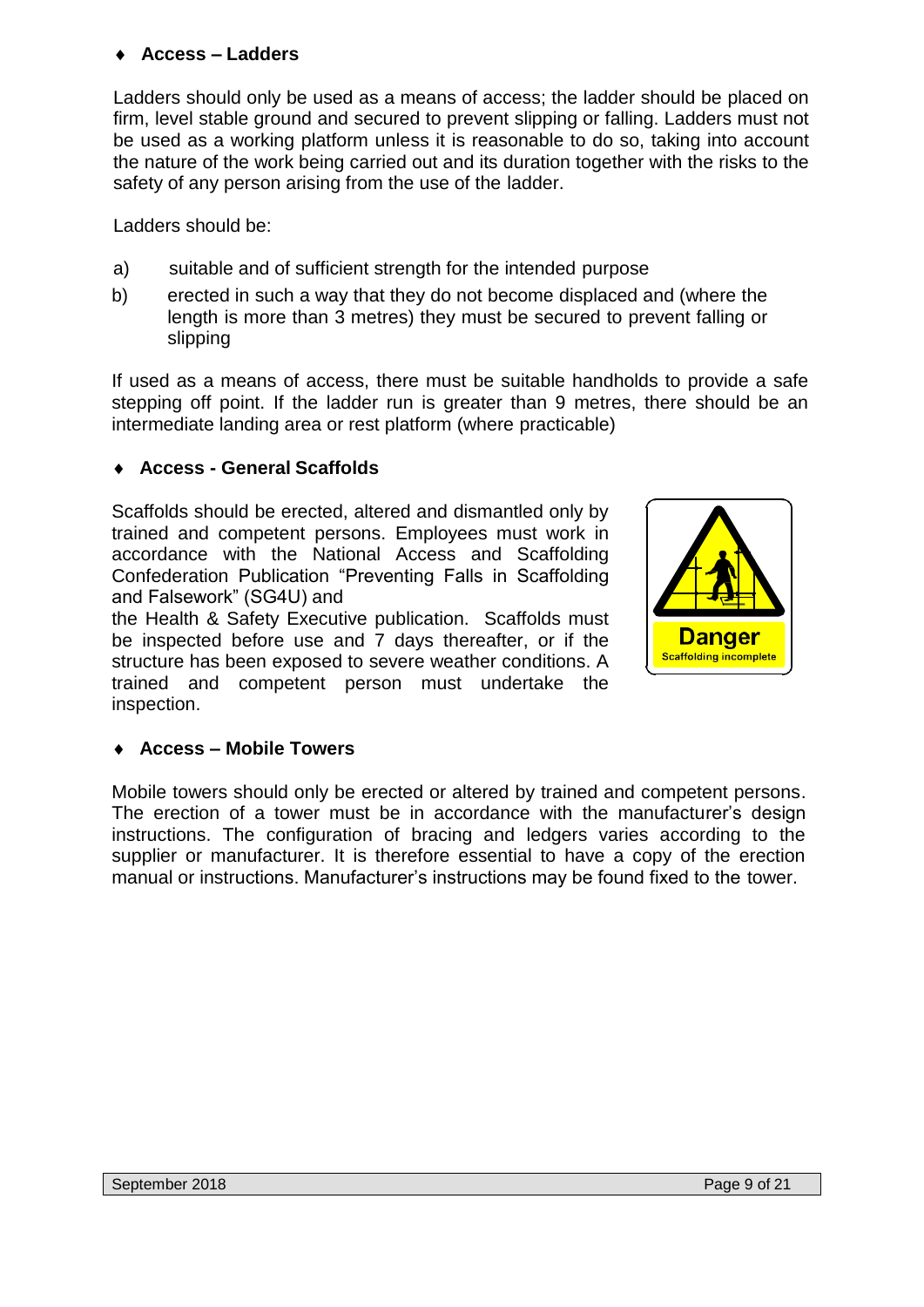The following basic guidelines should be followed before and after use of mobile towers:

#### *Before* **Use**

After a tower has been erected, the following checks should be made before it is used:

- it is vertical and square, and that the horizontal braces and platforms are level.
- outriggers or stabilisers are positioned and secured properly
- all base plates or castor wheels are fully in contact with the ground, including those on stabilisers or outriggers; all castors should be locked
- the spigot and socket joint locks holding the frames together are secured
- all the bracing members have been located in accordance with the supplier's manual
- all guardrails and toe boards are in position
- all access stairways and ladders are in position and firmly fixed
- the base to height of platform ratio does not exceed 1:3 when working externally or at a ratio of 1:3:5 internally.

# *During* **use**

During use, the tower should be kept in good order. A competent person should inspect the tower regularly to ensure that the structure has not been altered in any way. All damaged parts should be replaced before the tower is used again.

# 2.2.1 **Safe Systems ofWork**

Based on the risk assessment process, a written, generic **safe system of work** willbe produced to ensure that hazards are eliminated or remaining risks minimised. Systems will either be conveyed verbally to employees (for simpler tasks) or recorded (for more complex tasks) as e.g. in a permit to work situation. The methodology for determining the safe system of work will be:

- $\ddot{+}$  Setting up the task and obtaining any necessary authorisation (e.g. permit to work)
- $\leftarrow$  Planning of job sequence
- $\ddot$  Specification of the approved safe working methods including the means of getting to and from the task location
- $\ddot$  The working environment must be verified in advance of work commencing e.g. activities of other contractors
- $\ddot{\phantom{1}}$  Dismantling/disposal of equipment or waste at the end of the task

When working in business premises the company will establish at the project planning stage if any special precautions are required. He will discuss the scope of work with the person in charge of the premises or site and produce a risk assessment to include any special precautions to be taken. The person in charge of the premises will be asked to advise the Nominated Person of any risks which could affect our proposed work activities. These will be included in our safety management arrangements for the project.

Protection of Members of the Public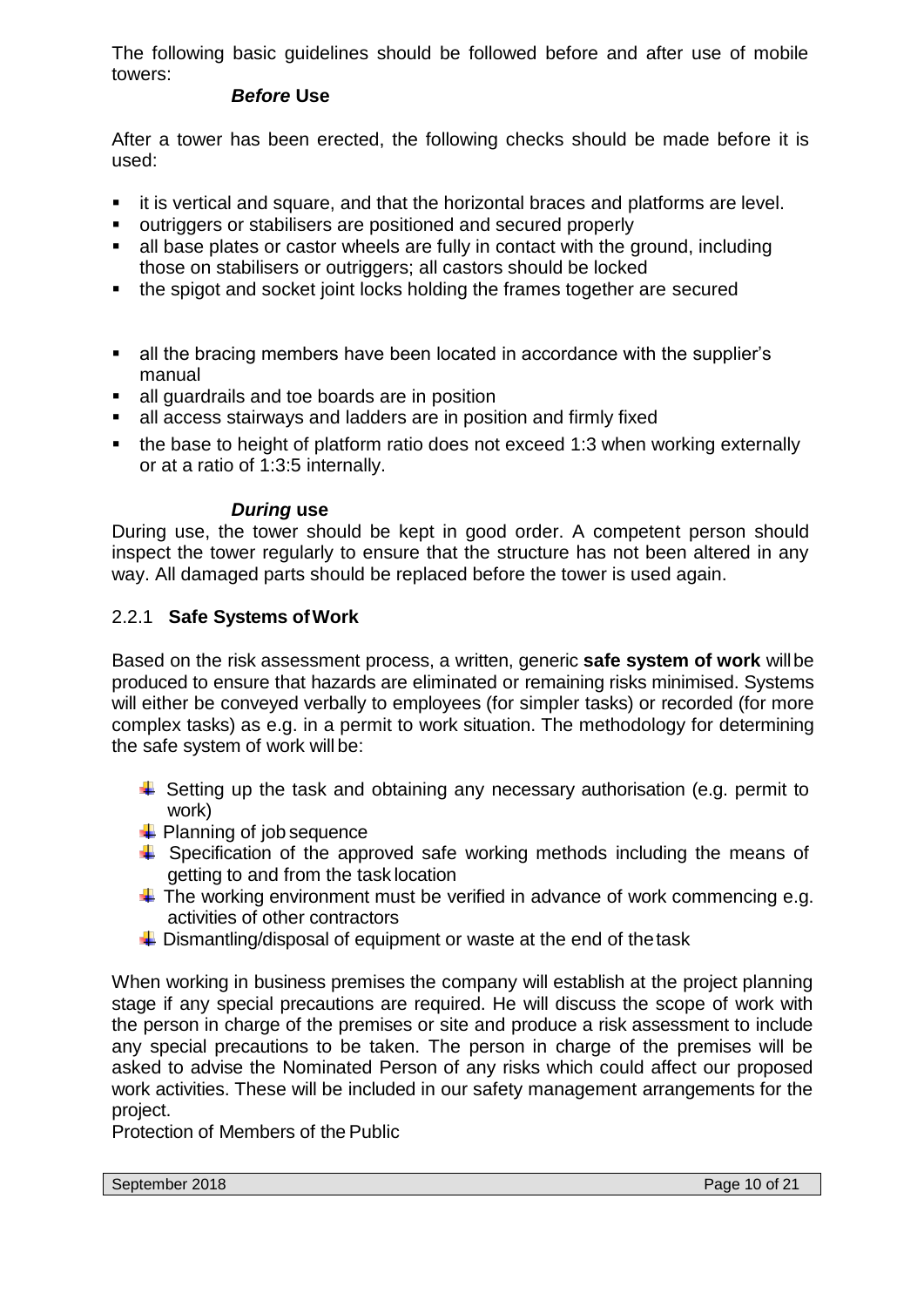When planning site work, consideration will be given to the protection of the public. Guidance issued by the Health & Safety Executive "Protecting the Public – Your Next Move" HS (G) 151 will be followed on sites where there is a possibility of children and members of the public entering the area where work is being undertaken or where vehicles, plant etc. are being operated by the Firm. A priority will be to ensure that our vehicles enter, leave and move around sites safely.

#### 2.2.3 **Services – Underground and Overhead**

The Company should have been informed at the tender stage of any known services on or near to the site. Each site will be checked in advance of work commencing to determine what (if any) services are present. Overhead services are obvious and easily located. If work has to take place close to overhead power lines, enquiries will be made to the power supplier to obtain accurate information on clearance distances and the precautions to be taken. In this event, a detailed method statement will be produced. Guidance issued by the Health & Safety Executive "Avoidance of danger from overhead power lines" Guidance Note GS 6 will be followed.



**Danger Falling objects** 

### **2.3 The Construction (Design and Management) Regulations 2015**

They will apply in the following circumstances:

- $\downarrow$  Last longer than 30 working days and have more than 20 workers working simultaneously at any point on the project; or
- $\ddot$  Exceed 500 person days

These regulations may apply to work carried out by Building Cosmetic Services and place duties on all parties involved in construction work.

#### **Who does what?**

When applicable in full, the Client (or his agent) must appoint a competent Principal Designer to ensure that health and safety is taken into account at the design and planning stage of a project.

The Client (or his agent) must then appoint a Principal Contractor to manage and coordinate health and safety activities on site. The Principal Contractor must develop the Construction Phase Plan, detailing how they intend to manage the project, providing details of site rules and site emergency and welfare arrangements.

As the construction phase progresses, the Principal Designer should discuss and agree with the Principal Contractor the style and content of the health and safety file. This will enable the Principal Contractor to start collating information from suppliers and contractors, making it easier for both the principal contractor and principal designer to produce the health and safety file ready for handover at the end of the project.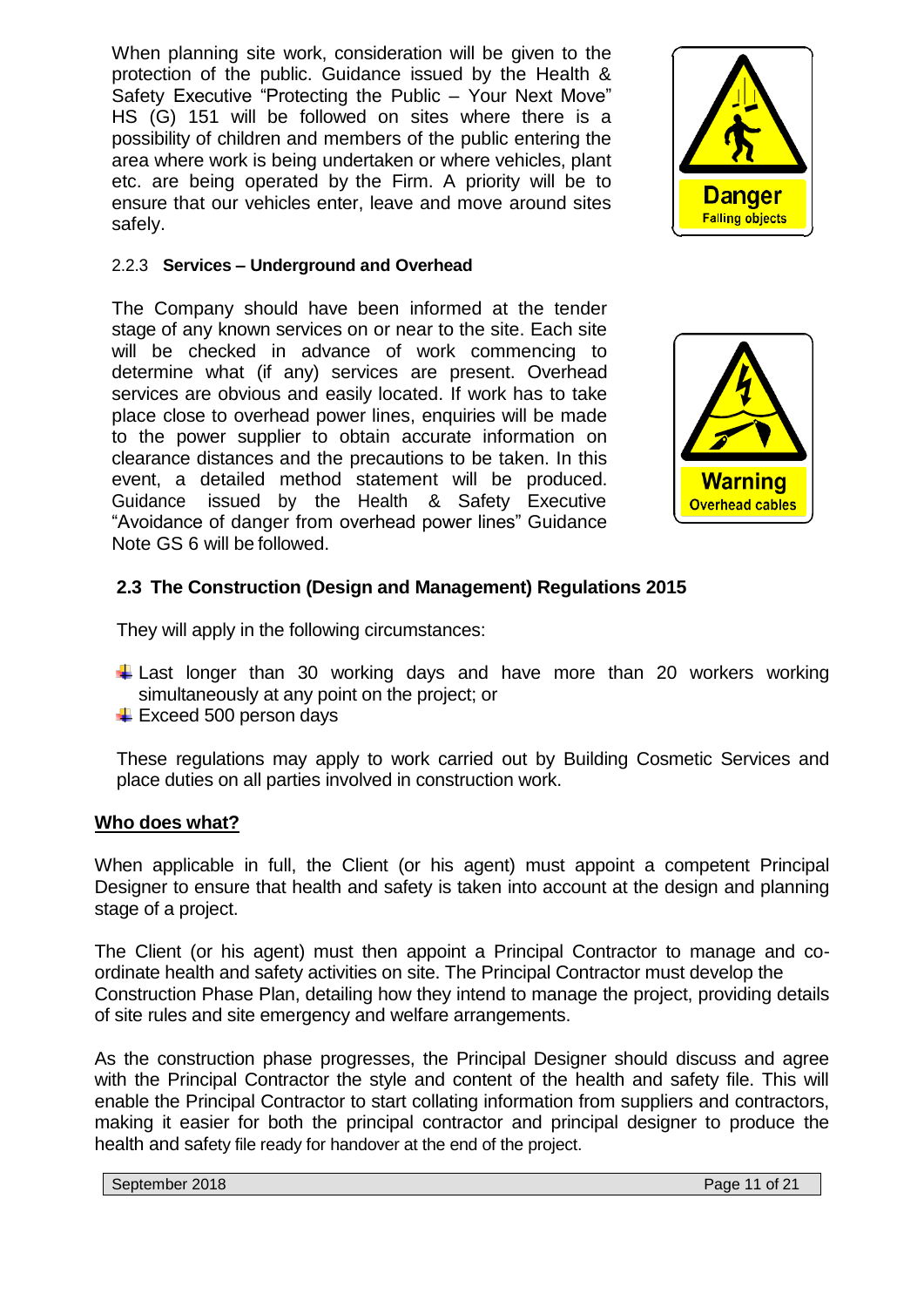The client must ensure that the Principal Designer and Principal Contractor are "competent". Contractors who sub-contract work must ensure that the sub-contractors are "competent".

Key roles of the parties involved in the regulations are given below:

| <b>CDM</b><br>Dutyholders*<br>Who are they?                                                                                                                                                                          | <b>Summary of role/main duties</b>                                                                                                                                                                                                                                                                                                                                                                                                  |
|----------------------------------------------------------------------------------------------------------------------------------------------------------------------------------------------------------------------|-------------------------------------------------------------------------------------------------------------------------------------------------------------------------------------------------------------------------------------------------------------------------------------------------------------------------------------------------------------------------------------------------------------------------------------|
| $Clients - are$<br>organisations or<br>individuals for whom a<br>construction project is<br>carried out.                                                                                                             | Make suitable arrangements for managing a project. This<br>$\blacktriangleright$<br>includes making sure:<br>other dutyholders are appointed;<br>₩.<br>sufficient time and resources are allocated; Making<br>₩<br>sure:<br>÷<br>relevant information is prepared and provided to<br>other dutyholders;<br>the principal designer and principal contractor carry<br>₩<br>out their duties;<br>welfare facilities are provided.<br>₩ |
| <b>Domestic clients</b> – are<br>people who have<br>construction work<br>carried out on their<br>home, or the home of a<br>family member that is<br>not done as part of a<br>business, whether for<br>profit or not. | Domestic clients are in scope of CDM 2015, but their duties<br>$\blacktriangleright$<br>as a client are normally transferred to:<br>the contractor, on a single contractor project;<br>or;<br>the principal contractor, on a project involving more<br>than one contractor.                                                                                                                                                         |
| <b>Designers</b> $-$ are those,<br>who as part of a<br>business, prepare or<br>modify designs for a<br>building, product or<br>system relating to<br>construction work.                                              | $\blacktriangleright$<br>When preparing or modifying designs, to eliminate, reduce<br>or control foreseeable risks that may arise during:<br>construction;<br>and<br>$\downarrow$ the maintenance and use of a building once it is built.<br>$\blacktriangleright$<br>Provide information to other members of the project team<br>to help them fulfil their duties.                                                                 |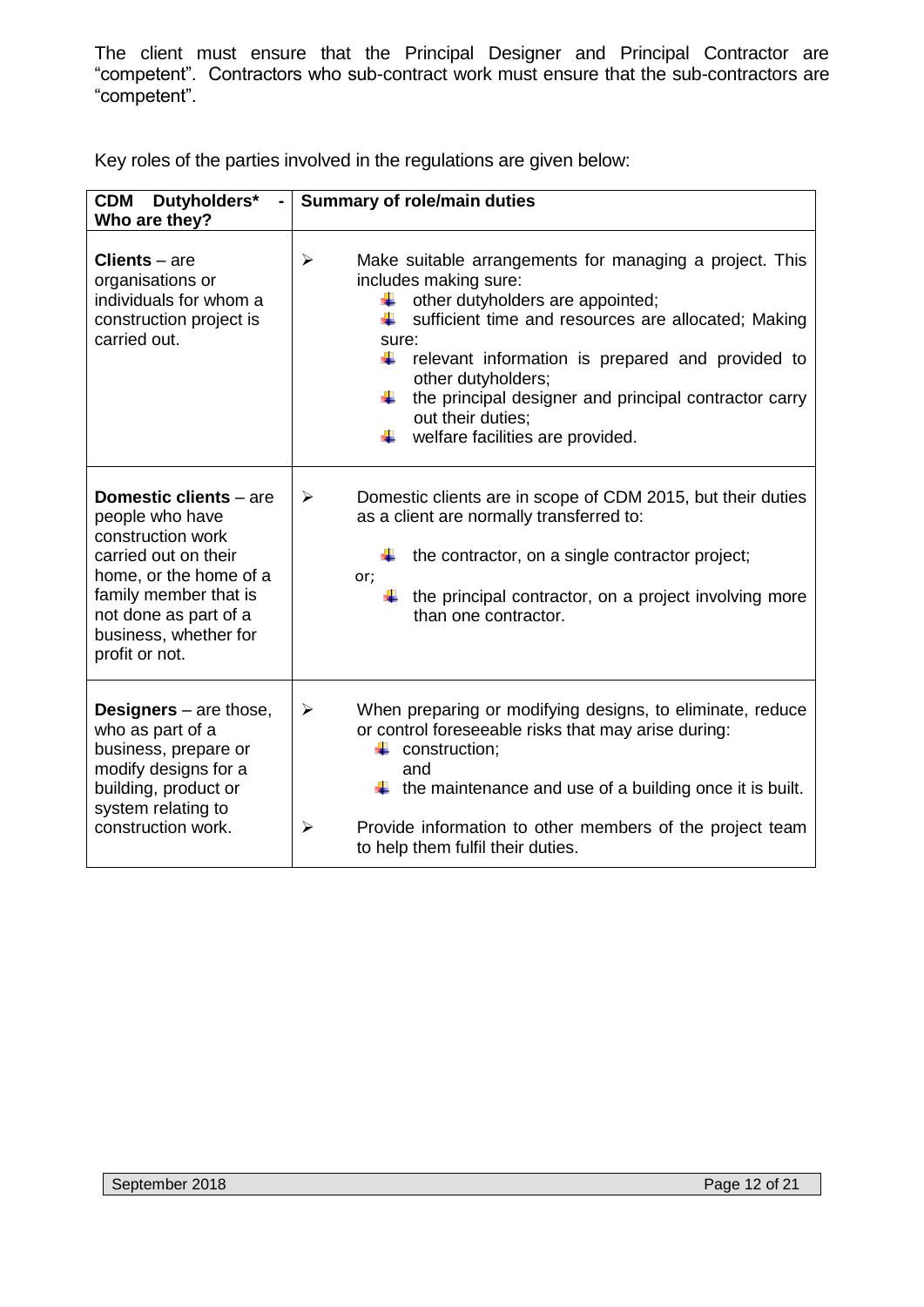| Principal designers**-<br>are designers appointed<br>by the client in projects<br>involving more than one<br>contractor. They can be<br>an organisation or an<br>individual with sufficient<br>knowledge, experience<br>and ability to carry out<br>the role. | $\blacktriangleright$<br>Plan, manage, monitor and coordinate health and safety in<br>the pre-construction phase of a project. This includes:<br>$\ddagger$ identifying, eliminating or controlling foreseeable<br>risks;<br>$\ddot{\bullet}$ ensuring designers carry out their duties;<br>provide relevant information to<br>$\blacktriangleright$<br>Prepare and<br>other<br>dutyholders;<br>Liaise with the principal contractor to help in the planning,<br>≻<br>management, monitoring<br>and<br>coordination<br>οf<br>the<br>construction phase.                                        |
|---------------------------------------------------------------------------------------------------------------------------------------------------------------------------------------------------------------------------------------------------------------|------------------------------------------------------------------------------------------------------------------------------------------------------------------------------------------------------------------------------------------------------------------------------------------------------------------------------------------------------------------------------------------------------------------------------------------------------------------------------------------------------------------------------------------------------------------------------------------------|
| <b>Principal contractors -</b><br>are contractors<br>appointed by the client<br>to coordinate the<br>construction phase of a<br>project where it involves<br>more than one<br>contractor.                                                                     | Plan, manage, monitor and coordinate the construction<br>$\blacktriangleright$<br>phase of a project. This includes:<br>$\ddag$ liaising with the client and principal designer;<br>$\downarrow$ preparing the construction phase plan;<br>organising cooperation between contractors and<br>₩<br>coordinating their work.<br>Ensure:<br>➤<br>suitable site inductions are provided;<br>₩<br>reasonable steps are taken to prevent unauthorised<br>₩<br>access;<br>÷<br>workers are consulted and engaged in securing<br>their health and safety; and<br>welfare facilities are provided.<br>÷ |
| <b>Contractors</b> – are those<br>who do the actual<br>construction work and<br>can be either an<br>individual or a company.                                                                                                                                  | Plan, manage and monitor construction work under their<br>$\blacktriangleright$<br>control so that it is carried out without risks to health and<br>safety;<br>For projects involving more than one contractor, coordinate<br>$\blacktriangleright$<br>their activities with others in the project team $-$ in particular,<br>comply with directions given to them by the principal<br>designer or principal contractor;<br>For single-contractor projects, prepare a construction<br>➤<br>phase plan.                                                                                         |
| <b>Workers</b> $-$ are the<br>people who work for or<br>under the control of<br>contractors on a<br>construction site.                                                                                                                                        | >They must:<br>be consulted about matters which affect their<br>health, safety and welfare;<br>$\ddagger$ take care of their own health and safety and others<br>who may be affected by their actions;<br>report anything, they see which is likely to endanger<br>either own or others' health and safety;<br>+ cooperate with their employer, fellow workers,<br>contractors and other duty holders;                                                                                                                                                                                         |

Г

┓

٦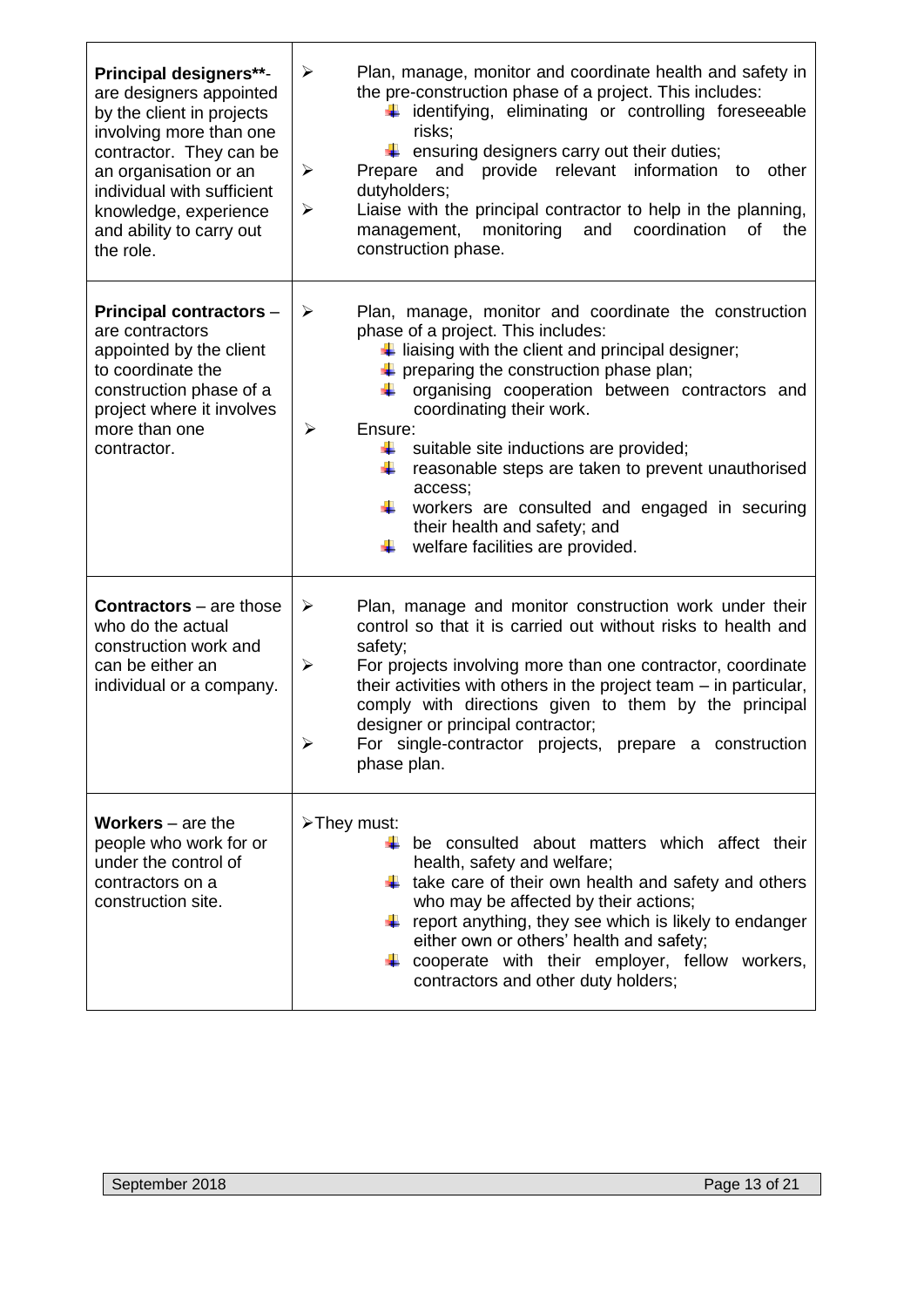# **2.4 First-aid**

The terms of the Health and Safety (First-Aid) Regulations 1981 will be complied with as a minimum standard of cover and practice. Details of the trained First Aiders will be

notified to directors, employees and visitors, and brought to the attention of all new employees at their induction.

Stock levels of items required under the Regulations will be checked at regular intervals and boxes will be kept secure, yet quickly available when required. Specific arrangements will be made to provide cover where employees work on site.

The Nominated Person will hold a current list of employees who have received training and their location. A First Aid container is kept in each vehicle; a suitable containerwill always be kept on site and available for immediate use.

### **2.5 Accident Procedure**

Details of all accidents will be recorded in an Accident Book and investigated by Matt Espin with support from other Directors and Supervisors. The requirements of RIDDOR will be followed in respect of any **reportable** accident or dangerous occurrence. Action considered necessary to prevent a recurrence will be taken, and a report submitted to the enforcing authority.

**NB** Only "fatalities and specified reportable injuries" can be reported by **phone**; these are reportable by calling 08453009923; all other accidents and dangerous occurrences can be reported to the HSE only at [www.riddor.gov.uk](http://www.riddor.gov.uk/) or [www.hse.gov.uk/riddor](http://www.hse.gov.uk/riddor)

HSE can be contacted **out of hours** on 0151 922 9235 only in the following type of circumstances:

Following a work-related death, or where there is a strong likelihood of death following an incident at or connected with work

 $\ddot{\phantom{1}}$  Following a serious accident at a workplace, to gather details of physical evidence that would be lost if you waited until normal working hours

If the accident etc. is reported by phone, the operator will give an incident number. It is important to record the number in the Accident Book and quote in any subsequent correspondence relating to the incident. The RIDDOR reporting centre will take details of the incident and they will produce the Form F2508 and they will send a copy to the employer of the injured person. The following procedure should be followed selectively in the event of an accident or near miss:

- Without endangering yourself, ensure that the casualty is made as safe as possible from further harm
- ◆ Call the First Aider (if appropriate)
- Make the area as safe as possible, without endangering yourself
- If practical, do not move any material or equipment involved; if this is not possible, take a note of quantities and location of tools, equipment etc. involved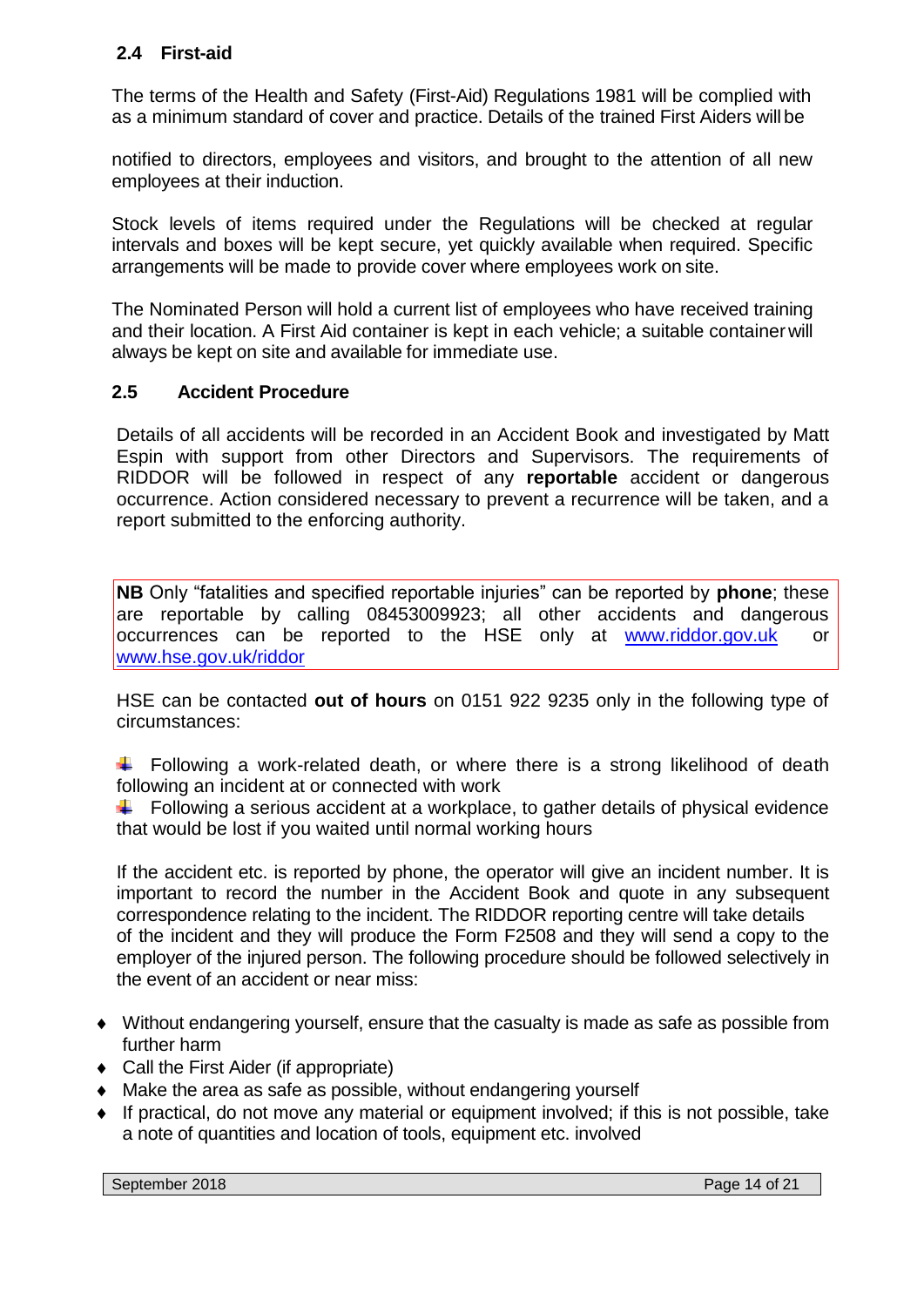- The person involved in the accident should ensure that details of the event are entered in the Accident Book; if this is not practical, the Nominated Person will record the details.
- All accidents will be investigated in order to:
	- ❑ Establish the cause
	- ❑ Determine the extent of injuries and damage
	- ❑ Decide on action necessary to prevent a recurrence

If any member of the public, visitor or uninvited visitor is involved in an accident or is injured, details must be entered in the Accident Book. Details of all accidents will be recorded. The requirements of RIDDOR will be followed in respect of any reportable accident or dangerous occurrence.

Where an accident or reportable incident occurs on a site controlled by our customer, a senior representative of our customer will be informed, involved in any investigation and consulted on subsequent action taken to prevent a recurrence.

Where the **Health & Safety Executive** or other enforcement agency provides advice, information or guidance in respect of our work activities and operations, this will be implemented as a matter of priority. The accident performance will be closely monitored and preventive action taken if required; this could include employee training, review of risk assessments, safe systems of work and method statement, use of alternative work equipment, ppe etc.

**Accidents and unwanted incidents will be recorded, investigated and reported as necessary by Matthew Espin.**

# **2.6 Electricity**

In accordance with The Electricity at Work Regulations 1989, the Company will maintain a register of electrical equipment and ensure that the equipment is tested on a regular, risk assessment basis to ensure that it is safe for normal use. All portable appliances will be examined prior to first use. The findings of inspections and tests will be recorded. HSE Guidance publication HS(G) 141 entitled "Electrical Safety on Construction Sites" will be adhered to in respect of tests and inspections. Any hired electrical equipment will be similarly inspected and tested.

Day to day, all cabling, plugs and connections will be properly organised, visually inspected, recorded and maintained to minimise any risks, in accordance with the Regulations. Specifically, all employees are required to regularly check and inspect plugs and cables for loose connections, faults and wear or damage. Faults and/or defects should be reported to the Nominated Person and equipment isolated until a repair is carried out.

Wherever possible, all portable electrical equipment will be operated at 110 volts and/or batterypowered.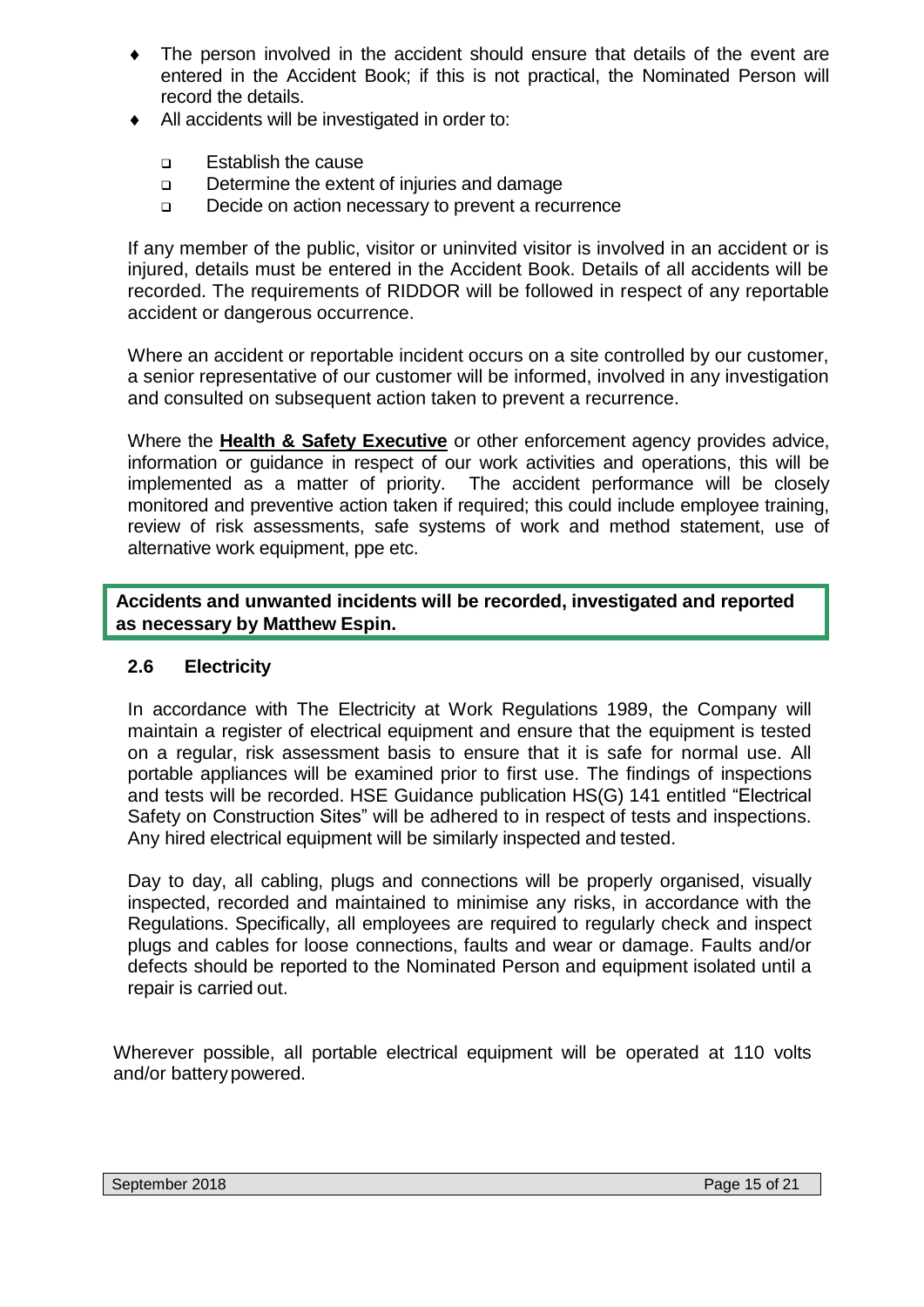### **2.7 Control of Substances Hazardous to Health (COSHH) Regulations 2002 (amended 2004)**

The Regulations impose a duty on employers to identify all hazardous substances in use and to assess the risk to their employees and others, considering its use and the quantities involved.

A "Substance Hazardous to Health" includes:

- $\ddot{+}$  those listed in the current "CHIP" list and/or carrying a hazard warning symbol (see below)
- $\ddot$  a substance with a workplace exposure limit (WEL) for reference see HSE document EH 40
- $\ddot{\bullet}$  a biological agent
- $\ddot$  any dust, if present in a significant concentration
- $\downarrow$  any other substance with comparable hazards to health

Details of control measures are listed in the COSHHAssessments.

The Firm will comply with the requirements of the regulations and related legislation. All necessary precautions will be taken in the use, storage and transportation of any material or substance. The least hazardous type of any substance will be used or purchased in order to minimise any associated risk. There will be regular assessments and monitoring to ensure that this is achieved. No hazardous substance will be used unless a full assessment has been carried out and all appropriate control measures are in place.

This includes identifying all substances in use and assessing the risk to employees (and others) from the substance, taking into account the manner in which it is used and the quantities involved.

Substances covered by the Regulations will typically be denoted by warning symbols as shown below:

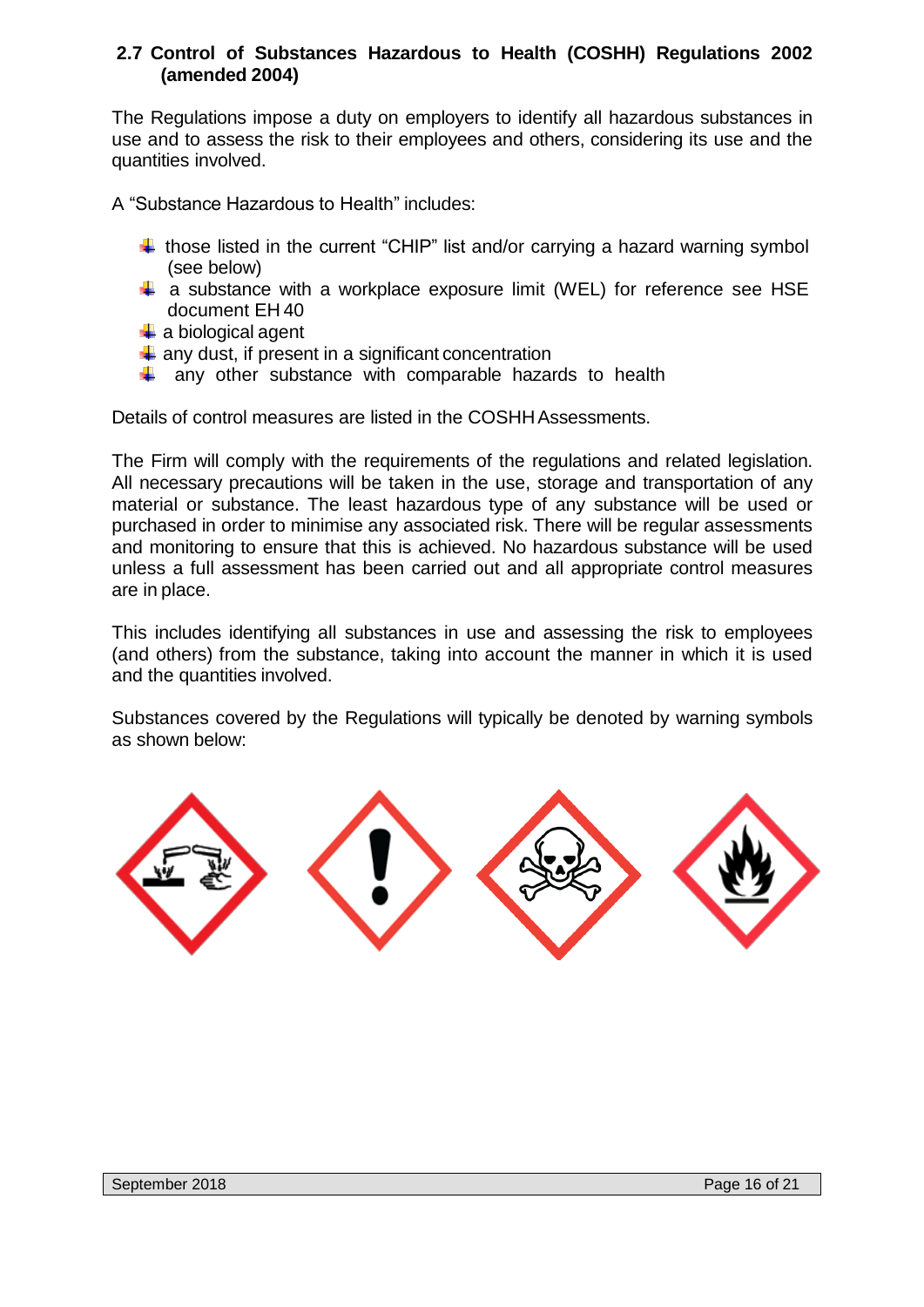The risk associated with using a substance must be assessed by carrying out a systematic review and considering:

- $\bigstar$  specific substance (es) being used
- $\ddot{\phantom{1}}$  quantity being used
- $\frac{1}{\sqrt{2}}$  its form i.e. liquid, dust, solid or vapour
- $\ddot{+}$  how can it harm? I.e. by inhalation, skin contact, absorption through the skin, ingestion
- $\frac{1}{2}$  who will be exposed to the risk and for how long?
- $\downarrow$  Can a less hazardous substitute be used?

Employees will be trained and instructed in the use of all hazardous substances, and full risk control measuresimplemented.

#### **2.8 Environmental Management**

It is our policy to do all that is reasonable practicable to:

- Maintain current and reliable information on the environmental impact of the goods and services that we supply and make this available on demand to enable our customers to make informed choices
- Understand the sensitivities of our customers, including the pressures of growing and changing statutory and public concern about environmental issues, and assist them in complying with environmental best practice
- Identify opportunities to reduce any environmental impact of our activities at an early stage and adopt these changes where appropriate
- Communicate our environmental performance both within the Firm and to the external community
- Raise staff awareness of environmental issues and promote individual good practice
- Require our suppliers to provide goods and services with the minimum adverse environmental impact, and give preference to environmentally aware suppliers whenever possible
- Ensure that we purchase goods and materials which comply fully with UK government and EU legislation and recognised environmental best practice
- Make efficient and environmentally responsible use of energy, water and other natural resources
- Take all reasonable steps to prevent pollution of both the local and wider environments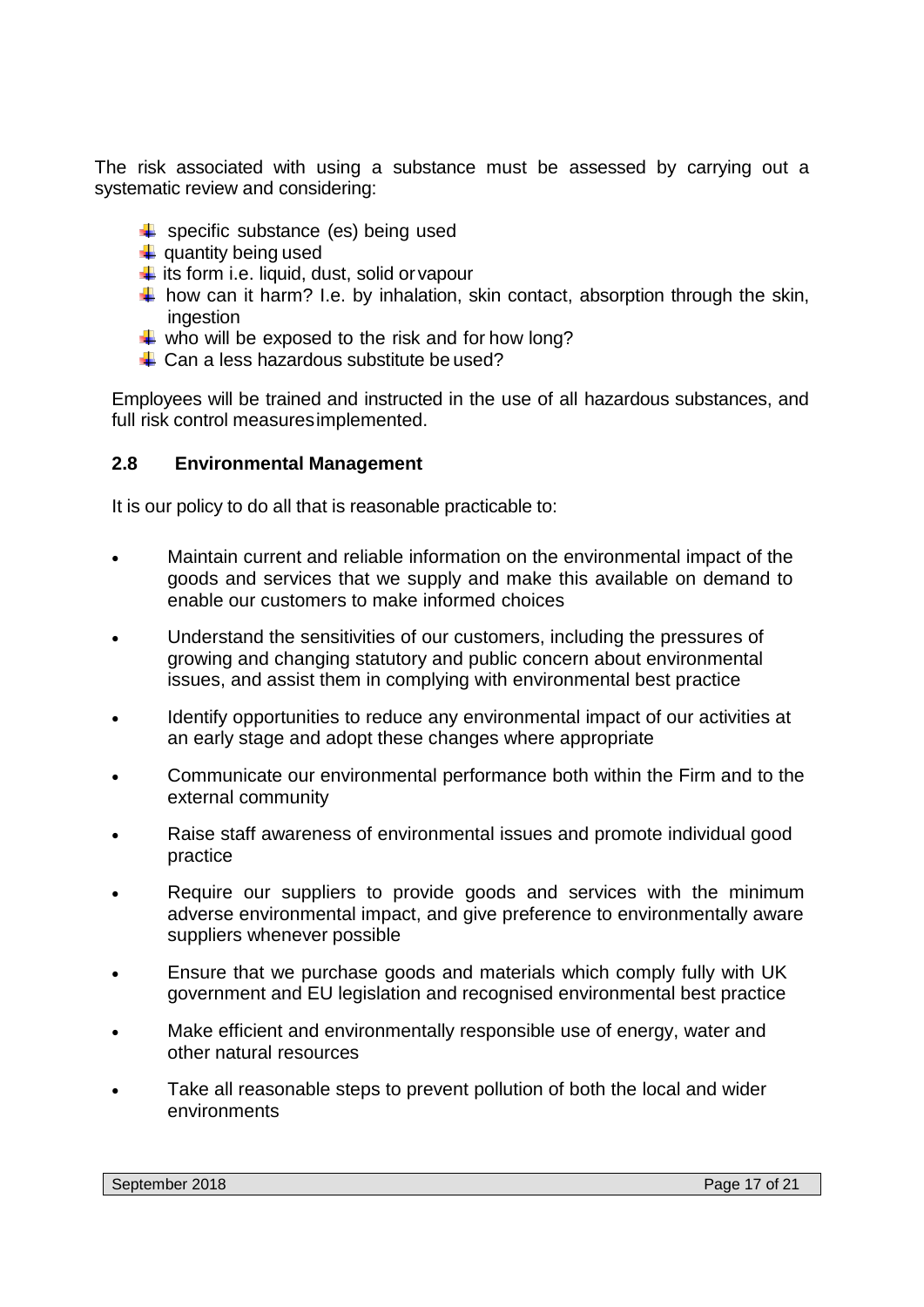- Employ sound waste management practices
- Develop and maintain emergency procedures to deal effectively with any significant environmental hazards which may arise as a result of our activities.
- Recycle equipment, waste products, and redundant items and reduce the consumption of consumables.
- Use, store, control and dispose of hazardous materials in line with the best environmental practices.
- Employees are asked to co-operate in the operation of this policy and make a positive contribution to environmental protection by making themselves aware of the Firm's environmental policy and complying with the control measures in place.

# **2.9 Waste materials**

If required by legislation and any works undertaken, all waste materials will be removed from site and transported to a depot where for secure storage. It will be collected from the depot by a licensed waste removal service.

# **2.9.1 Training**

All newly recruited employees will be made aware of our health & safety arrangements as stated in the Health and Safety Policy, and given a briefing on their individual responsibilities. Where it is identified that employees need training and information due to the introduction of health and safety legislation affecting our activities, this will be provided. The Nominated Person will keep his own health and safety skills and knowledge up to a level compatible with the role and responsibilities as described in this Policy.

The Nominated Person will carry out induction training for employees who may not be familiar with a particular site or proposed work activity. Information will be given on all significant risks together with the site emergency plan and first aid procedures. He will also cover:

- $\div$  Significant risks and precautions to be taken
- **Personal Protective Equipment (PPE) requirements**
- $\downarrow$  Where and how to obtain additional PPE as required
- $\overline{\phantom{a}}$  Site emergency procedures
- $\ddot$  Welfare arrangements
- $\ddot{+}$  Risk assessments, method statements and safe systems of work relevant to the work involved
- $\ddot{\bullet}$  Site rules

A record will be made that induction training has taken place.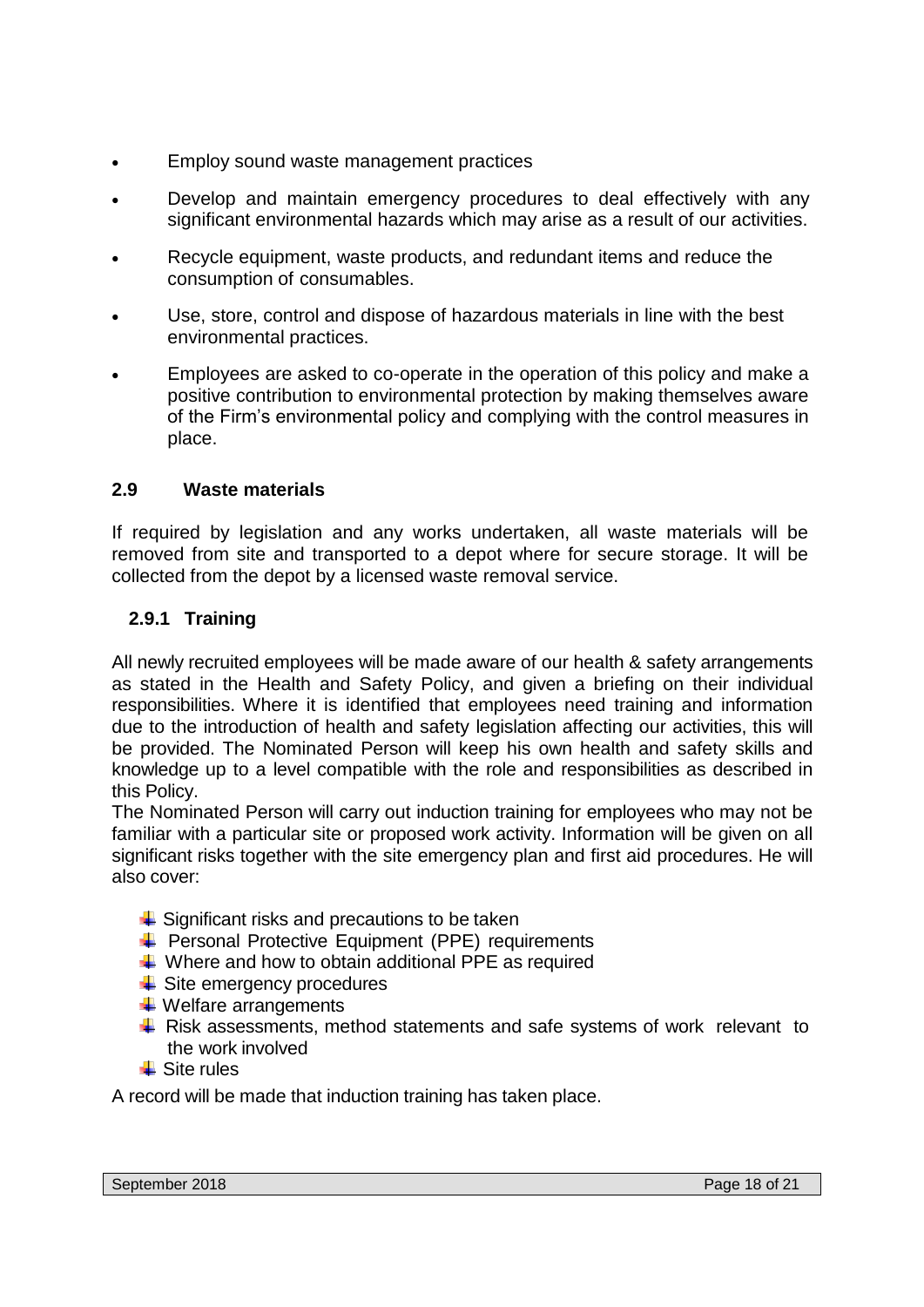# **2.10 Alcohol and Drugs**

The misuse of alcohol and drugs can adversely affect an employee's ability to carry out a task in a safe manner. Alcohol and illegal drugs should therefore not be consumed or brought onto our premises orsites.

Any employee found with alcohol or illegal drugs on their person or is found to be under their influence whilst at work will face disciplinary action and possible dismissal. This also applies to any employee found to be misusing any substance(s) that has a detrimental effect on their standard of work or general conduct. A procedure is in to randomly screen employees for the presence of non prescribed drugs. Any employee with a drug or alcohol dependency problem can speak in complete confidence to a Director. He/she will assess the situation, providing guidance and a referral for professional support (where appropriate).

# **2.11 Smoking**

Arrangements will be made in respect of each site, as identified through site risk assessments and the rules operated by the person in charge of that site.

# **2.12 External/Internal Audits & Inspections**

As part of the Company's continued commitment to measure and improve the effectiveness of our health and safety management system. The Company has arranged for an external health and safety organisation (Safety Measures Ltd.) to undertake an annual audit of our arrangements. The Company will positively respond to any recommendations arising from the Audit process. In addition, site safety inspections will be carried out at regular times by the Site Supervisor & the Nominated Person to ensure that agreed risk control measures are in operation, effective in their implementation and that control measures are reviewed, revised etc. in the light of the safety performance, changing site conditions and work undertaken. Safety Measures Ltd. also act as Competent Person as defined by The Management of Health & Safety at Work Regulations 1999 (Regulation 7). Their role includes working closely with the Nominated Person to devise and apply protective measures, to keep the Company up to date with new or changing legislation, help with the investigation of major accidents, dangerous occurrences etc. and to carry out in depth site safety inspections if requested. Other advice, guidance and information are given on an ad hoc basis as required.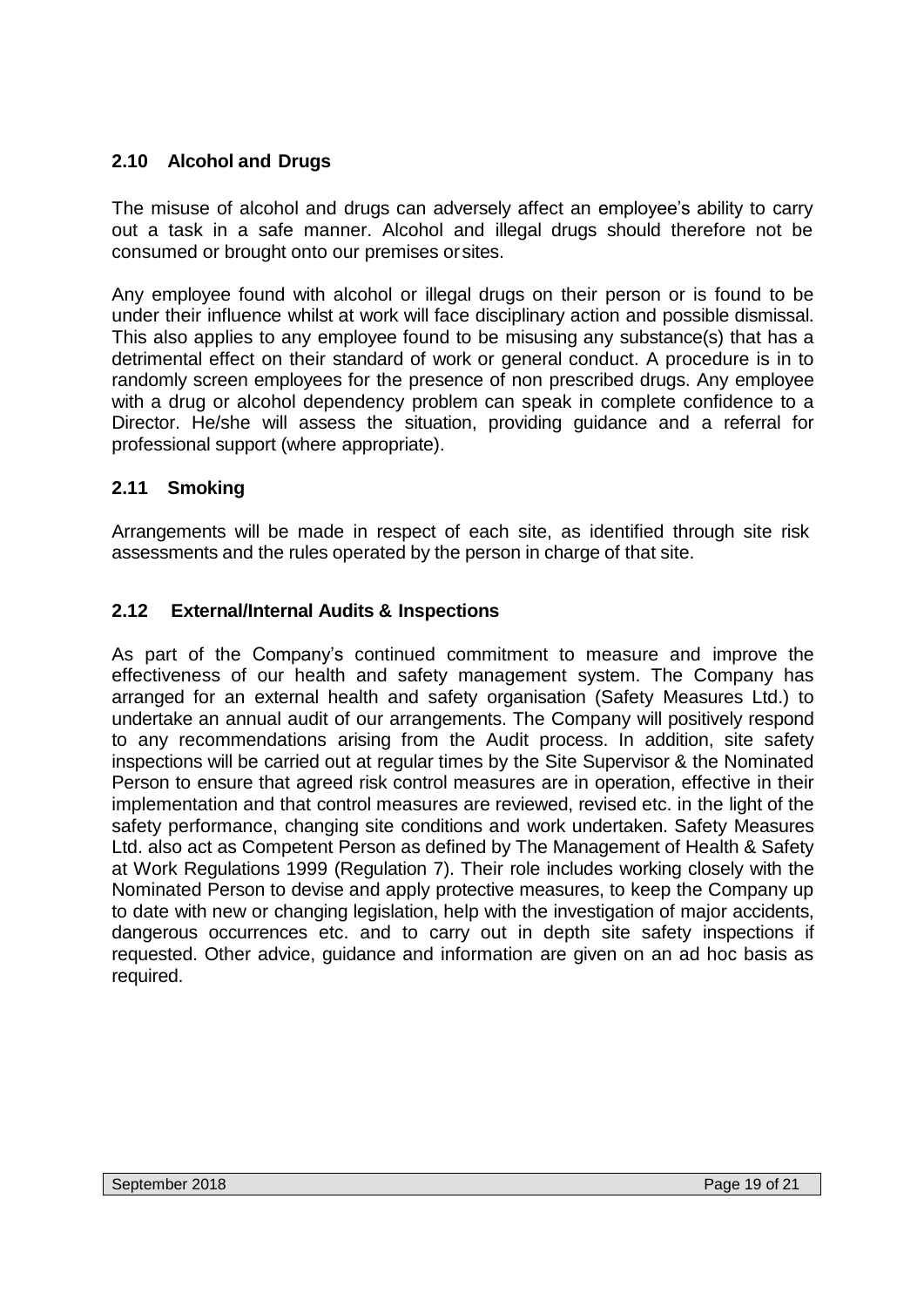#### **Appendix One**

#### **Asbestos Policy and Procedures**

#### 1. **Introduction**

The Company acknowledges and accepts its responsibilities under the **Control of Asbestos Regulations 2012** and will comply with all codes of practice and guidance issued by the Health and Safety Executive in respect of exposure of its employees and others to asbestos arising from its operations.

Although covering only commercial premises, The Control of Asbestos at Work Regulations 2012 and other associated health and safety legislation place a duty on our Company to ensure that the risks to staff and others are minimised when working in commercial or domestic properties.

The main aims in hazard control are;

- ÷ To prevent, so far as practicable, generation or release of fibres and their subsequent spread as respirable airborne asbestos fibre;
- ÷ To fully respond to the need to protect and prevent exposure of both employees and non-employees who may be at risk from the presence or release of any asbestos fibre

This policy sets out the procedures to be followed before work commences and whilst work is taking place.

All employees/subcontractors will be expected to follow the requirements set out in this policy and work in the manner laid down. Any breaches of the requirements of this policy could lead to disciplinary action being taken against the offender.

#### 2. **Working Procedures**

As mentioned above, it is recognised that Asbestos Containing Materials (ACMs) were widely used in commercial and domestic properties prior to the mid 1970s. We therefore can accept that we may encounter the presence of ACMs during our work activities.

Examples of areas where ACMs might be found are;

- Window sills
- Glass insulation
- Textiles and ropes
- Paper felt and cardboard
- Asbestos cement
- Decorative textural coatings
- Vinyl floor tiles
- Sprayed coatings
- Lagging material
- Insulating board